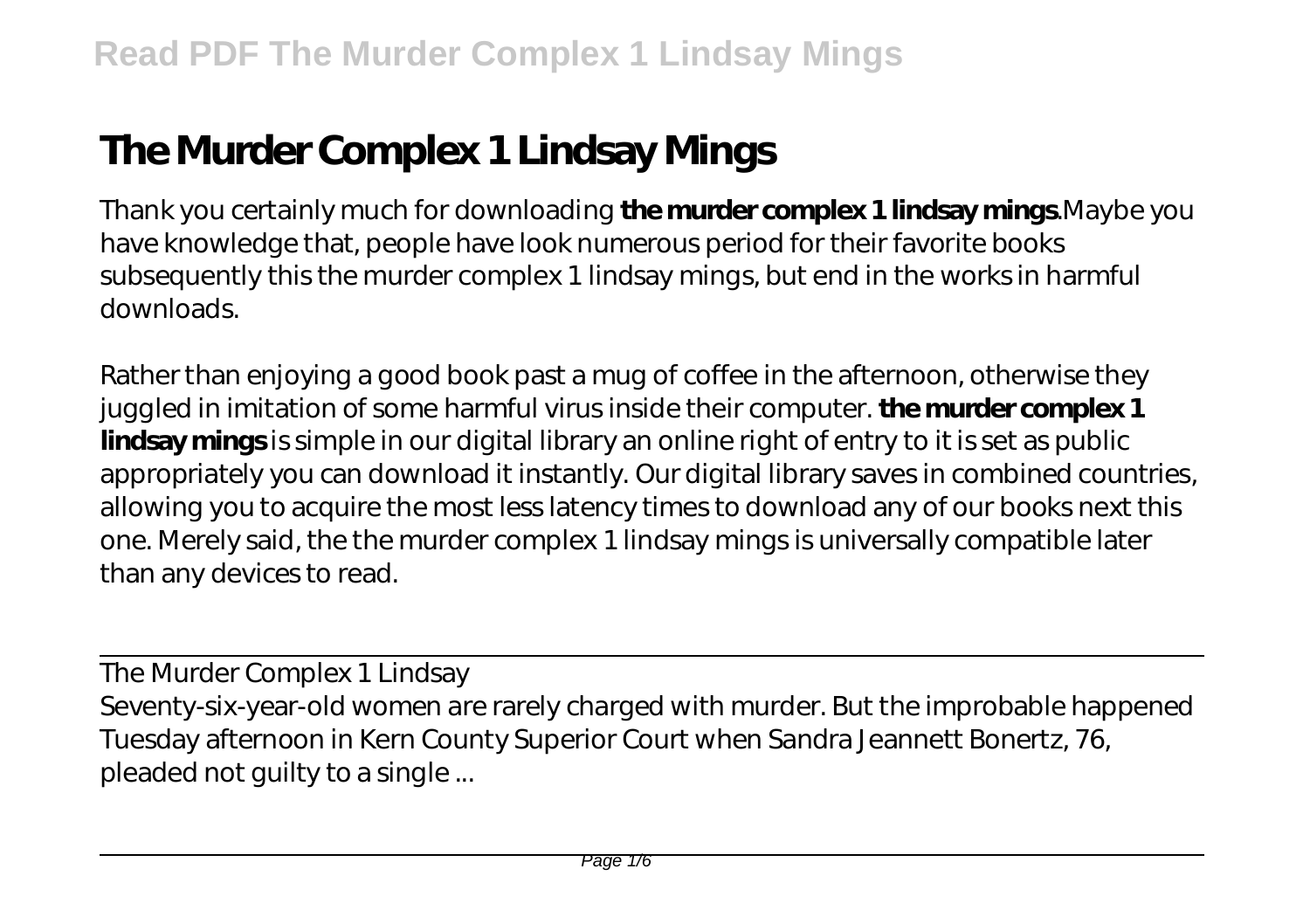She is 76-years-old and charged with first-degree murder The shooting happened around 1:10 a.m. June 15 in the 1500 block of North King Street. An investigation showed that two men shot at each other in front of an apartment complex.

Police arrest Newport News man in connection with murder last month in Hampton Police continue to investigate the unsolved murder of a community activist in ... KDKA's Chris Hoffman reports. 1 hour ago Reporter Update: Storm Cleanup Underway In EdgewoodAfter Wednesday's ...

Crime Stoppers: Unsolved Murder Of Community Activist In Shadyside Residents at an East John Street apartment complex in Carson City were ordered ... That new fishing license year begins on March 1 and will run through the last day in February, 2015.

Carson City shuts down John Street apartment complex, copper piping discovered stolen Luis Angel Sanchez was arrested on Saturday, July 10, on suspicion of murder and weapons violations and was being held on \$1 million bail, the Riverside Police Department said.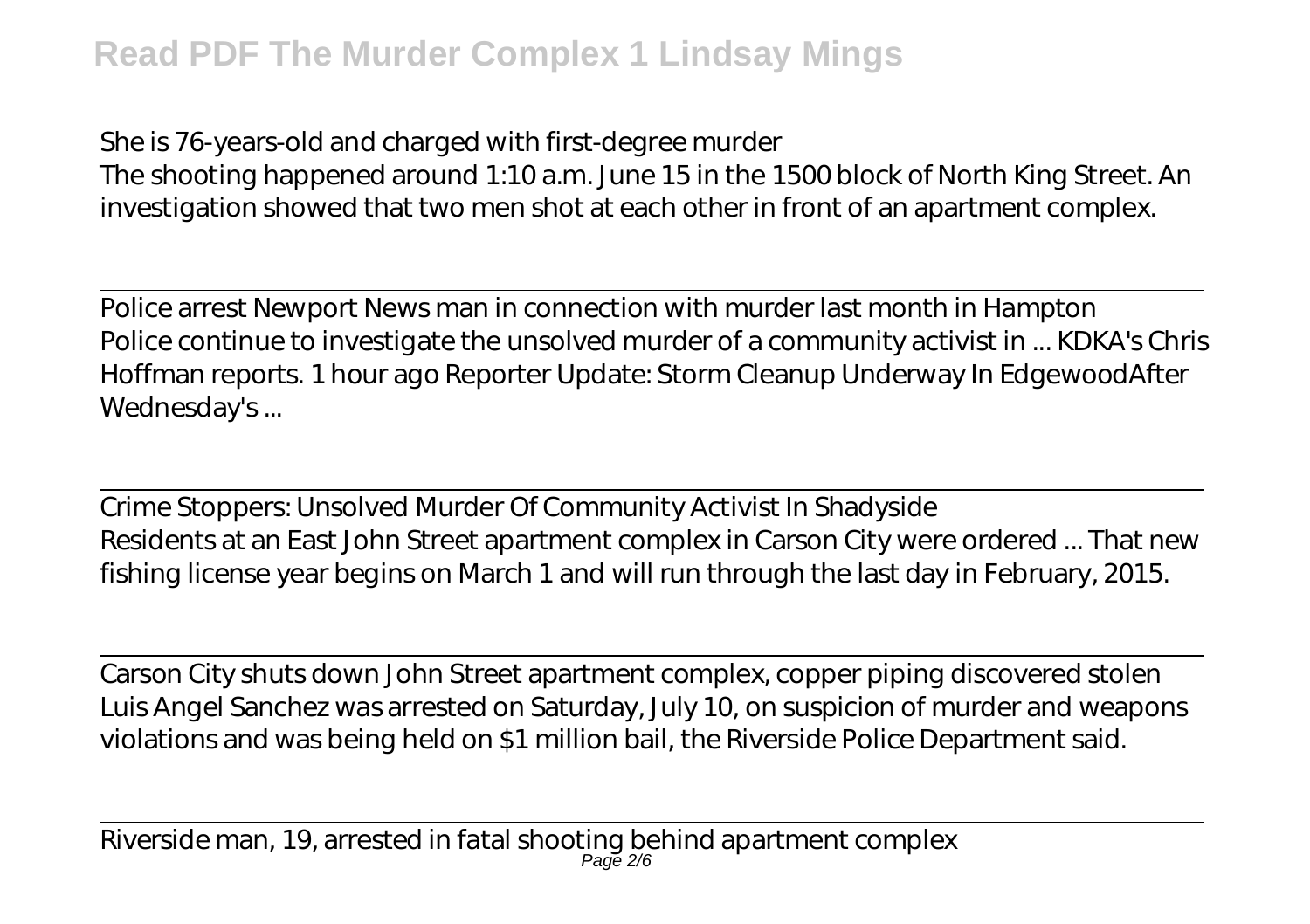I have exactly one criticism of Ninjak  $#1$  and it' sthe inclusion of an all too familiar MacGuffin in the spy genre: A complete catalog of an entire agency's (in this case MI-6's) undercover operatives ...

Ninjak #1 Review: An Impeccably Stylish Spy Caper A New Orleans woman accused of trying to conceal her role in a Harvey homicide by doffing her clothing and property pleaded not guilty to one count of second-degree murder.

Woman who allegedly stripped naked to misdirect Harvey homicide investigation indicted with murder

The Travis County Sheriff' s Office reported that an inmate was discovered unresponsive in his cell at the Travis County Correctional Complex on Saturday. TCSO says that 31-year-old Anthony Ryan Lilley ...

Investigation underway after murder suspect dies at Travis County Correctional Complex He was sentenced to two years and one month of confinement, reduced to E-1 and a dishonorable ... Col. Lindsay Elder, a 3rd Infantry Division spokesperson, said Lauture was ultimately charged one year ...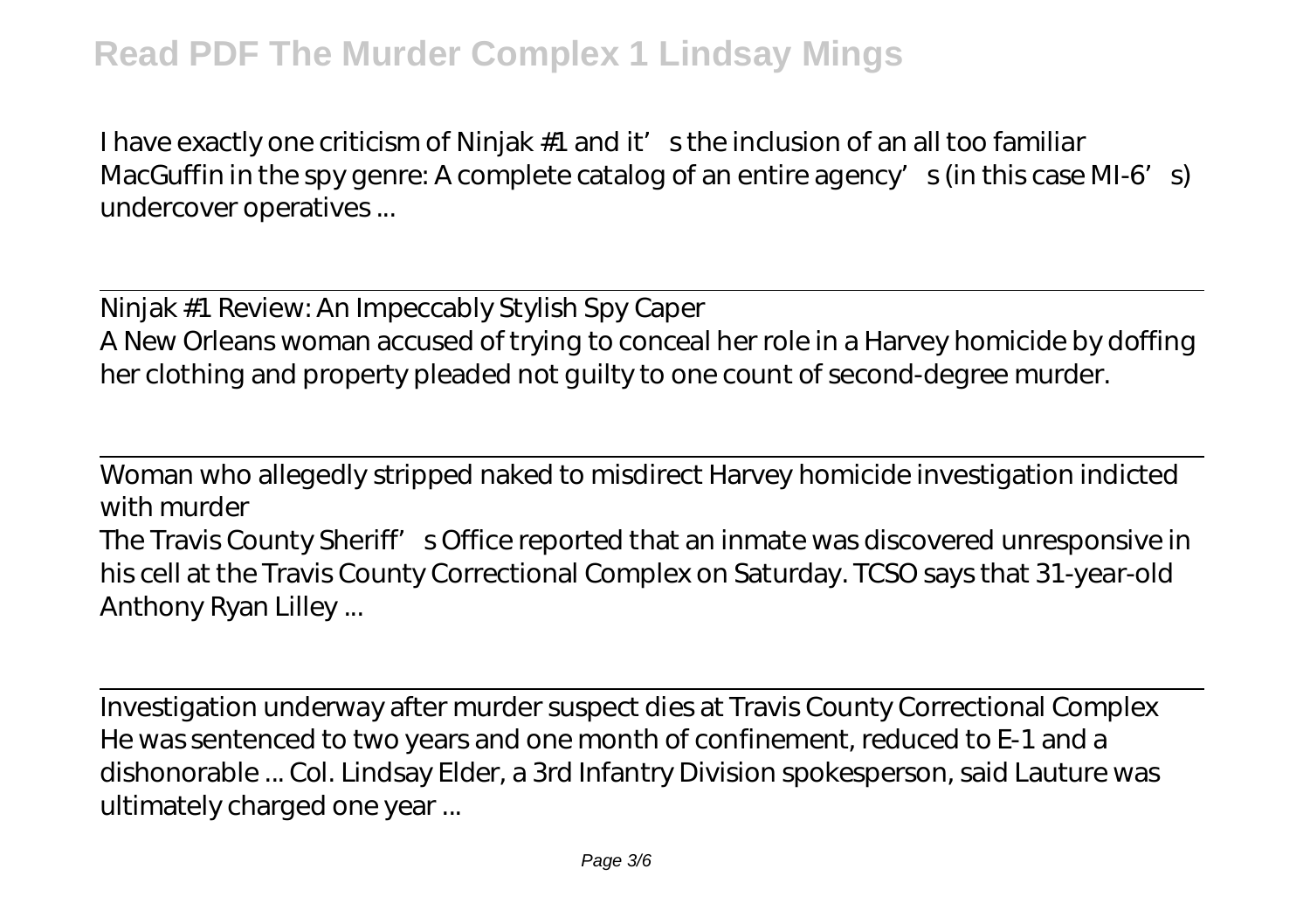Soldier quietly reassigned after killing man, hitting wife finally faces murder charge Attorneys representing a Baldwin couple, accused of killing their 1-year-old son, say their clients will not face murder charges ... Developer To Pitch Apartment Complex To Zoning BoardHudson ...

Attorney: Couple Will Not Face Murder Charges In Death Of Young Son Earlier Thursday, deputies asked for help in finding 17-year-old Travis Demonte Gilbert Jr in connection with a homicide at the Majestic Gardens apartment complex. He later turned himself in around 2

2nd teen wanted in Macon apartment complex murder now in custody Melendez was found guilty of second-degree murder in May for the September ... Assistant District Attorney Lindsay Stuart and Enrique-Garay's family had requested the maximum 15 1/2 years in prison ...

Woman convicted in Hopewell Street murder gets 10 years in prison On the afternoon of Sunday, Dec. 13, Sandra Lindsay, the head of critical-care ... the income share of the city' srichest 1 percent rose to nearly 40 percent from 12 percent, according to Page 4/6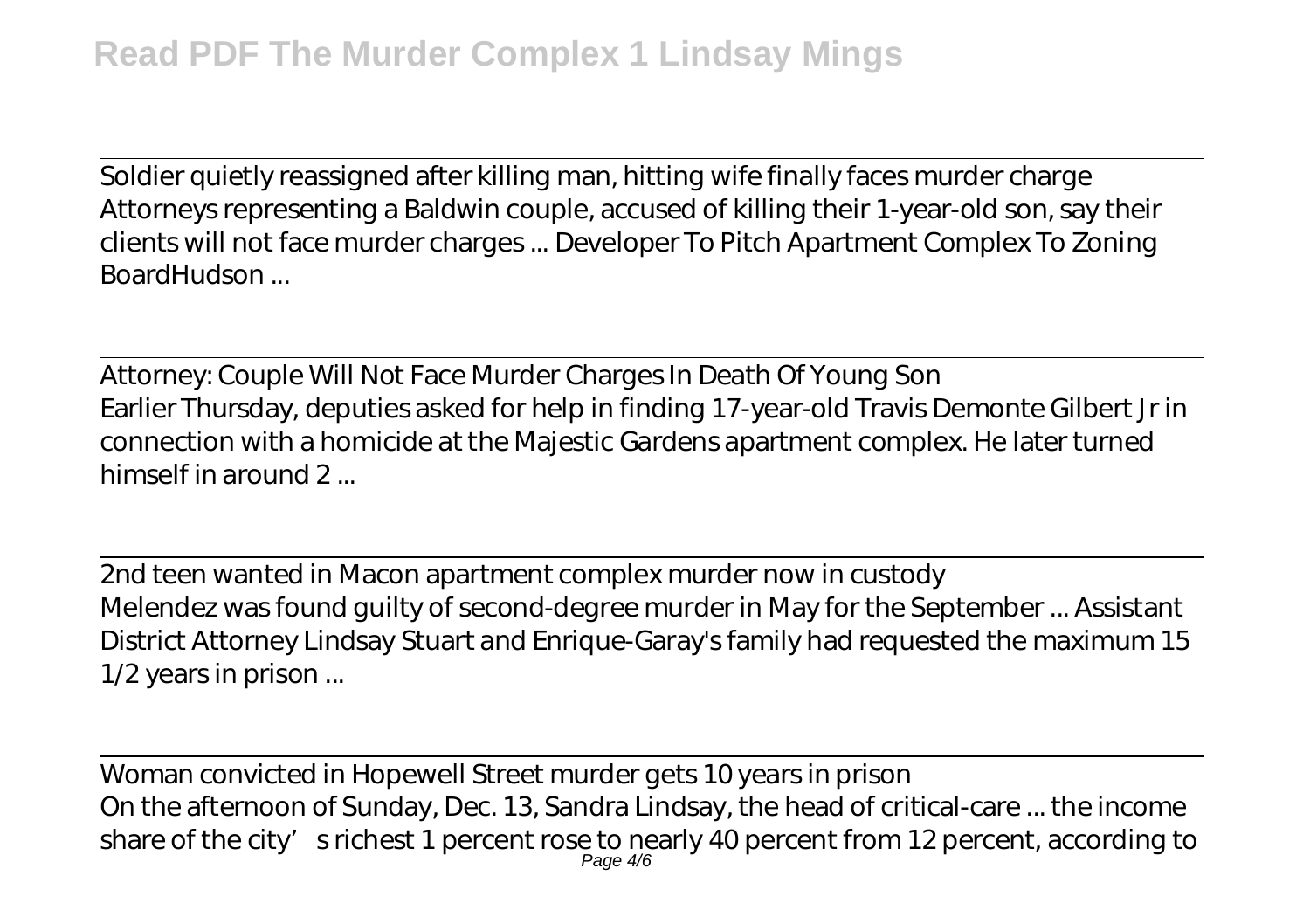...

New York Is Back. Now It Has a Second Chance. Police were trying to determine what prompted a man to open fire at a married couple, killing one of them and wounding the other, before fatally shooting himself inside a popular downtown Houston seaf ...

2 dead, 1 wounded in murder-suicide at Texas restaurant Police said they responded to an apartment complex on Metrocrest Drive at around 3 p.m. Thursday after receiving calls about a fight and a shooting.

Man Charged With Murder Of 18-Year-Old At Carrollton Apartment Complex SPRING, Texas (KTRK) -- One man is in custody and another is on the run after they were caught trying to steal a catalytic converter from a vehicle at an apartment complex in Spring, Harris County ...

Man arrested in catalytic converter theft at Spring apartments, another on the run WINDSOR, ONT. -- Windsor police have arrested a suspect wanted on a Canada-wide warrant Page 5/6